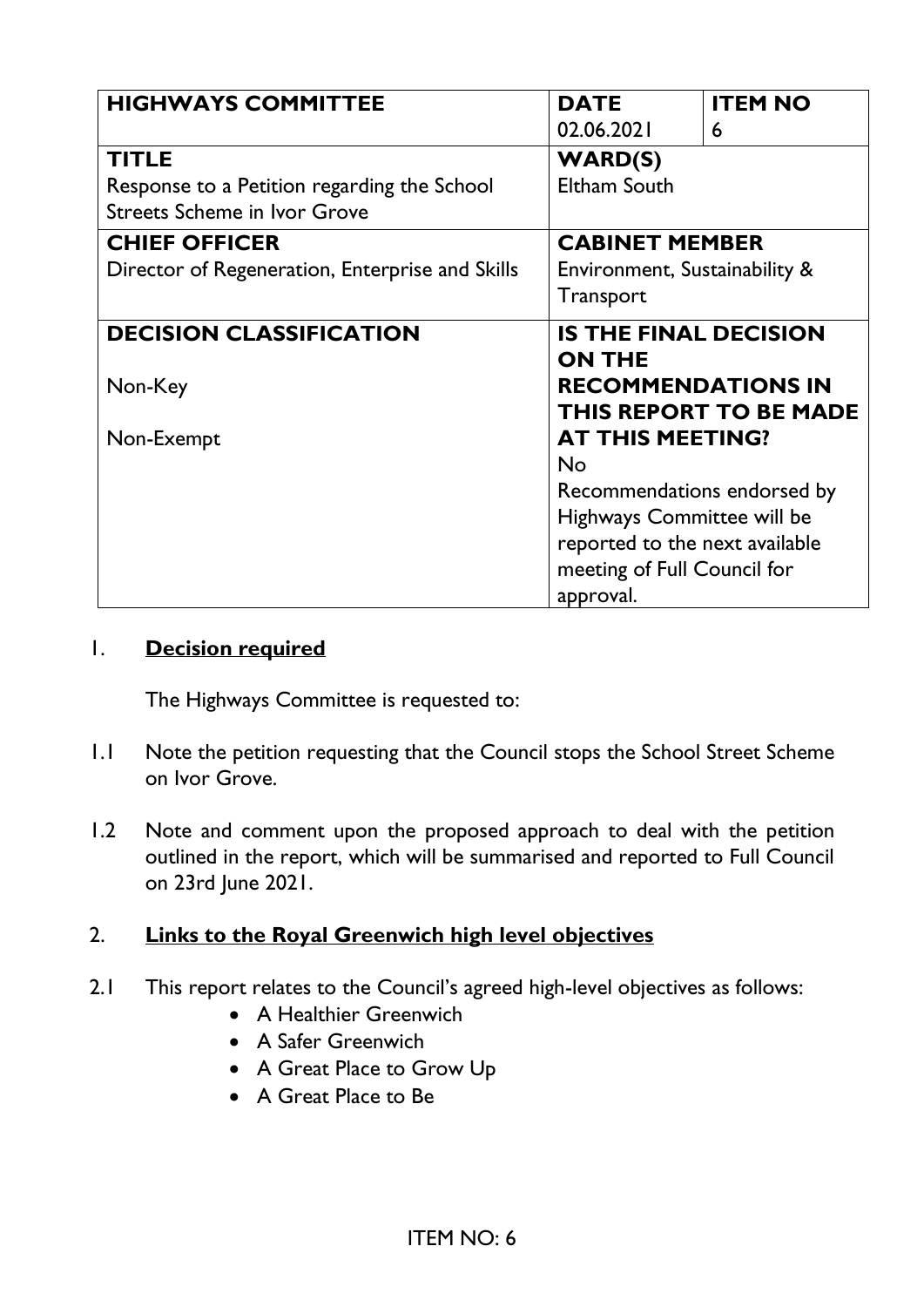## 3. **Purpose of Report and Executive Summary**

- 3.1 A petition containing 538 signatures was presented to the meeting of Council on 25 November 2020 by Councillor Matt Clare.
- 3.2 The petitioners have requested that consideration be given to ceasing to operate the School Street scheme on Ivor Grove.
- 3.3 The substance of the petition reads:

*"Please stop the school streets scheme on Ivor Grove"*

3.4 The proposed approach to the response to the petition is set out in this report. In summary, the petition should be noted and its content considered within the analysis of the Ivor Grove School Streets Scheme, so that it can be considered alongside other local feedback received in line with the statutory process. The experimental period is still ongoing and a consultation survey will be launched in June 2021, whereby residents will be able to provide feedback to the measures and these responses will be collated.

#### 4. **Introduction and Background**

- 4.1 The petition was referred to the Director of Regeneration, Enterprise & Skills as the relevant Chief Officer, for investigation and response. This report sets out the outcome of that investigation and the available options for response.
- 4.2 The Ivor Grove School Street Scheme serves Wyborne Primary School in Eltham was introduced in October 2020 by means of an Experimental Traffic Regulation Order. This allows the Council to trial the closure, to see how the School Street Scheme works, and gives stakeholders the opportunity to comment based on actual experience after the scheme has been implemented and settled in. These comments will then be taken into account by the decision maker when deciding whether the scheme should be amended, removed or made permanent. This typically happens about six months after commencement, however, following concerns raised by residents at the time that the Ivor School Street Scheme was introduced in October 2020the Council had agreed to a shorter period of twelve weeks. This period would have expired at the end of December, with a review to have taken place in the New Year. However, as schools have been either entirely or partially closed during Covid-19 lockdown the process has been delayed. The consultation survey is now planned to be launched in June 2021.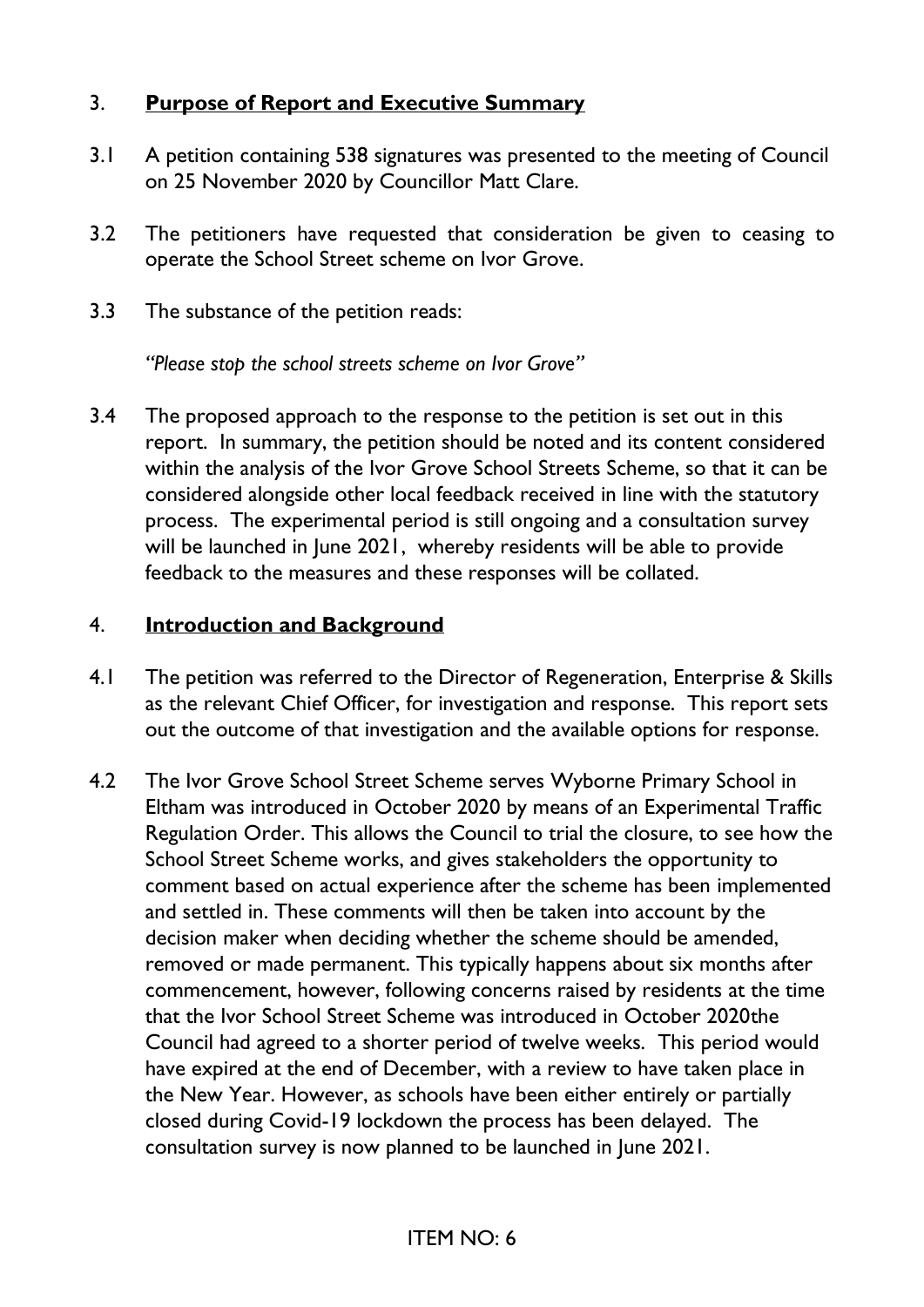## 5. **Available Options**

- 5.1 The available options are as follows:
	- i) The receipt of the petition be noted by the Highways Committee, and its contents be considered within the analysis of the Ivor Grove School Streets Scheme, so that it can be considered alongside other local feedback received in line with the statutory process.
	- ii) To recommend the pausing of the operation of the Ivor Grove School Street Scheme: in advance of the formal process for considering the future of the experimental scheme; and without evidence of the views of those not represented by the petition.

## 6. **Preferred Option**

6.1 The preferred option is Option (i), that the receipt of the petition be noted by the Highways Committee, and its contents be considered within the analysis of the Ivor Grove School Streets Scheme, so that it can be considered alongside other local feedback received in line with the statutory process.

#### 7. **Reason for Recommendation**

- 7.1 Including the petition within the public engagement analysis is in line with the statutory requirements of an experimental traffic order and will ensure the views of residents of all affected areas are considered when deciding how the Council should proceed in regards to a decision on the outcome of the Ivor Grove School Street Scheme.
- 7.2 It would be inappropriate for the Council to acknowledge any further details or engage in discussions until the consultation survey closes in July 2021 and the results have been analysed.

## 8. **Consultation Results**

- 8.1 The outcome of the consultation stage will be collated and analysed at the close of the consultation period in July 2021, in line with the statutory process.
- 8.2 Meanwhile and separate to the forthcoming consultation, officers have been liaising closely with the school in discussions over the installation of the school street in Ivor Grove.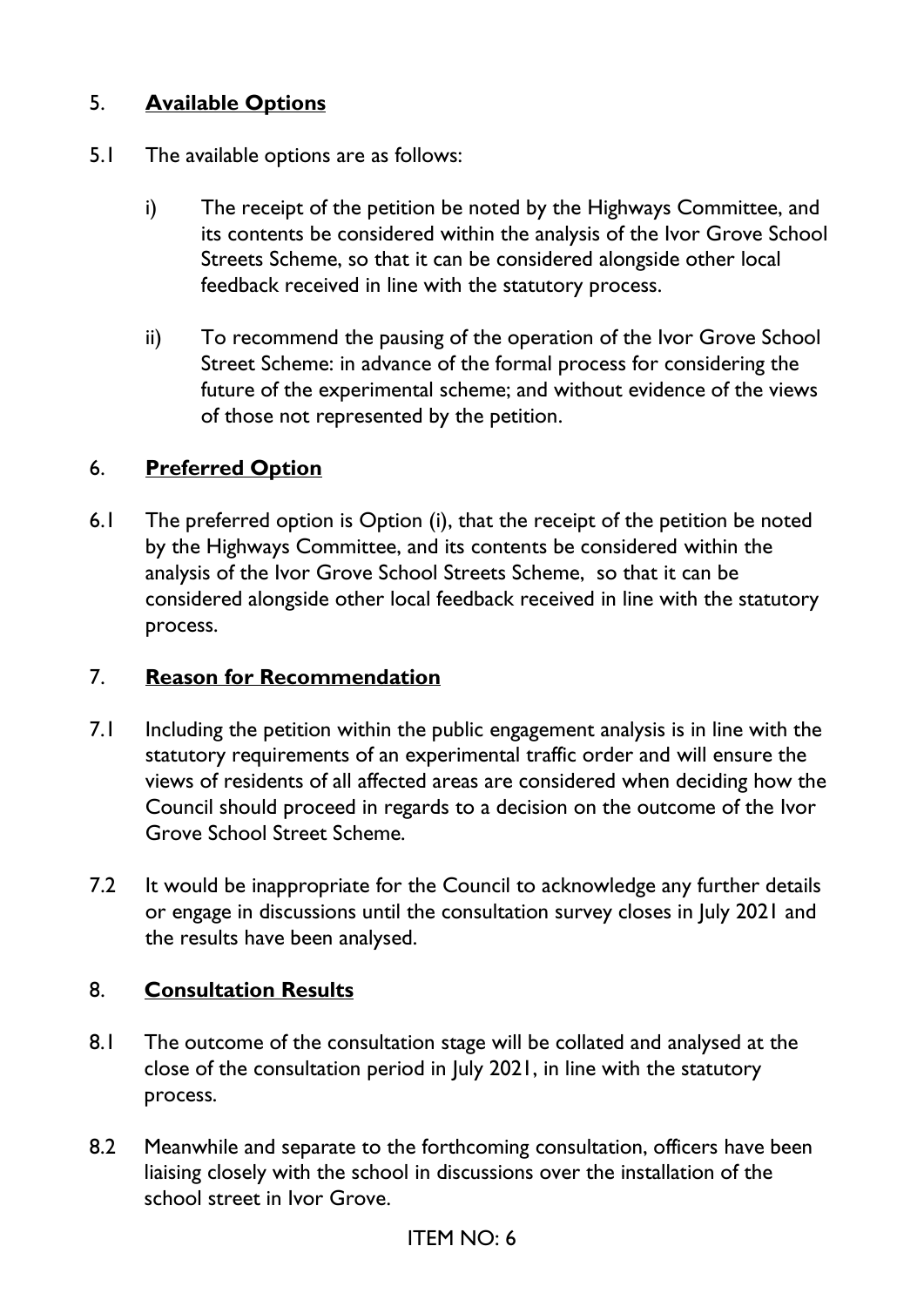# 9. **Cross-Cutting Issues and Implications**

| <b>Issue</b>                                  | <b>Implications</b>                                                                                                                                                                                                                                                                                                                                                                                                                                                                                                                                                                                                                                                                                                                                               | <b>Sign-off</b>                                                                           |
|-----------------------------------------------|-------------------------------------------------------------------------------------------------------------------------------------------------------------------------------------------------------------------------------------------------------------------------------------------------------------------------------------------------------------------------------------------------------------------------------------------------------------------------------------------------------------------------------------------------------------------------------------------------------------------------------------------------------------------------------------------------------------------------------------------------------------------|-------------------------------------------------------------------------------------------|
| <b>Legal including</b><br>Human Rights<br>Act | The Highways Committee is requested<br>to note the petition presented by<br><b>Councillor Matt Clare to the Council</b><br>meeting held on 25 <sup>th</sup> November 2020,<br>and to comment upon the proposed<br>approach to respond to this petition, as<br>outlined in this report.<br>Article 3.01(a) of the Council's<br>Constitution provides that residents of<br>the Borough may bring concerns to the<br>direct attention of the Council by asking<br>a member to present a petition.<br>Paragraph A1.19 of Part 4 of the<br>Constitution requires that petitions are<br>referred to the relevant Chief Officer<br>for investigation and response. The<br>outcome of the investigation is to be<br>reported back to full Council within<br>two meetings. | Eleanor Penn,<br><b>Assistant Head of</b><br>Legal Services,<br>20 <sup>th</sup> May 2021 |
| <b>Finance and</b><br>other resources         | The Highways Committee is requested<br>to note the petition requesting that the<br>Council stops the School Street Scheme<br>on Ivor Grove and note the response to<br>the petition as set out in this report<br>which will be reported to Council on 14<br>June 2021. There are no financial<br>implications arising from this report                                                                                                                                                                                                                                                                                                                                                                                                                            | <b>Sue Rock</b><br>Accountancy<br><b>Business Change</b><br>Manager<br>18/05/2021         |
| <b>Equalities</b>                             | The decisions recommended through<br>this paper have a remote or low<br>relevance to the substance of the<br>Equality Act. There is no apparent<br>equality impact on end users.                                                                                                                                                                                                                                                                                                                                                                                                                                                                                                                                                                                  | Mark Bunting,<br>Principal Road<br>Safety Officer.<br>19 May 2021                         |